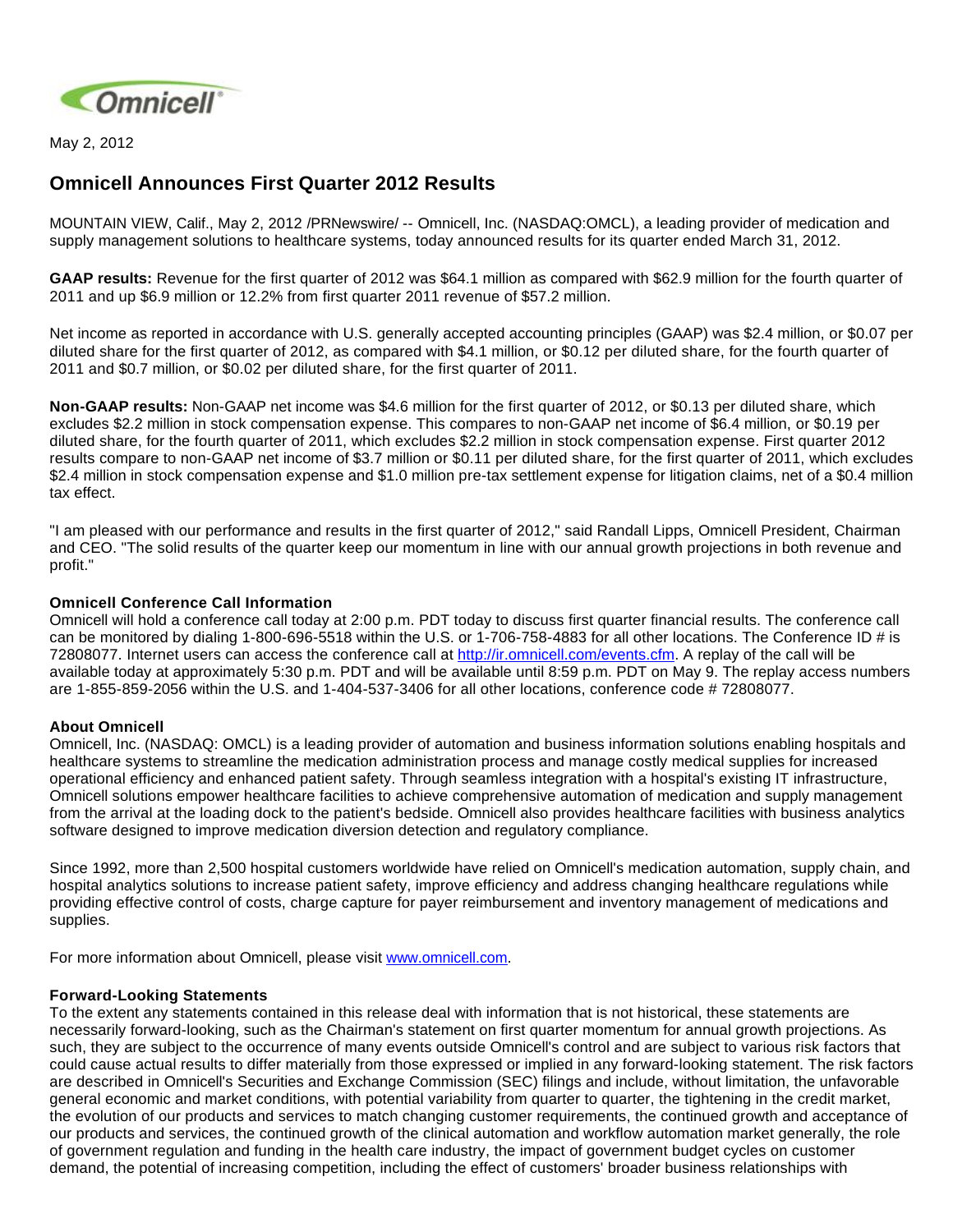competitors many times our size, protection of our intellectual property and defense against others' intellectual property claims, management of the volatility in our stock price resulting from variability in our operating performance, the importance of maintaining effective internal control over financial reporting for Sarbanes Oxley compliance, and our ability to grow product backlog, to recruit and retain key personnel, to cut expenses, to manage future changes in revenue levels, to successfully manage our inventory and our critical supplier relationships, to manage general purchasing organization (GPO) relationships for profitable sales growth, to avoid delays in product installations, to develop new products and integrate acquired products or intellectual property in a timely and cost-effective manner, and to improve sales productivity from our recently-expanded direct sales force. Prospective investors are cautioned not to place undue reliance on forward-looking statements.

#### **Use of Non-GAAP Financial Information**

This press release contains financial measures that are not calculated in accordance with U.S. generally accepted accounting principles (GAAP). Our management evaluates and makes operating decisions using various performance measures. In addition to Omnicell's GAAP results, we also consider non-GAAP gross profit, non-GAAP operating expenses, non-GAAP net income and non-GAAP earnings per diluted share. These non-GAAP results should not be considered as an alternative to gross profit, operating expenses, net income, earnings per diluted share, or any other performance measure derived in accordance with GAAP. We present these non-GAAP results because we consider them to be important supplemental measures of Omnicell's performance.

Our non-GAAP gross profit, non-GAAP operating expenses, non-GAAP net income and non-GAAP earnings per diluted share are exclusive of certain items to facilitate management's review of the comparability of Omnicell's core operating results on a period to period basis because such items are not related to Omnicell's ongoing core operating results as viewed by management. We define our "core operating results" as those revenues recorded in a particular period and the expenses incurred within that period that directly drive operating income in that period. Management uses these non-GAAP financial measures in making operating decisions because, in addition to meaningful supplemental information regarding operating performance, the measures give us a better understanding of how we should invest in research and development, fund infrastructure growth and evaluate the effectiveness of marketing strategies. In calculating the above non-GAAP results, management specifically adjusted for the following excluded items:

a) Stock-based compensation expense impact of Accounting Standards Codification (ASC) 718. We recognize equity planrelated compensation expenses, which represent the fair value of all share-based payments to employees, including grants of employee stock options, as required under ASC 718, "Stock Compensation" as non-GAAP adjustments in each period.

b) Litigation settlement (net of tax). We recorded a charge in the first quarter of 2011 for settlement of litigation claims for \$1.0 million pre-tax, net of the \$0.4 million income tax effect. This charge is not expected to be recurring and, as such, the financial impact is excluded from our non-GAAP results.

Management adjusts for the above items because management believes that, in general, these items possess one or more of the following characteristics: their magnitude and timing is largely outside of Omnicell's control; they are unrelated to the ongoing operation of the business in the ordinary course; they are unusual and we do not expect them to occur in the ordinary course of business; they are non-operational, or they are non-cash expenses involving stock option grants.

We believe that the presentation of these non-GAAP financial measures is warranted for several reasons:

1) Such non-GAAP financial measures provide an additional analytical tool for understanding Omnicell's financial performance by excluding the impact of items which may obscure trends in the core operating results of the business;

2) Since we have historically reported non-GAAP results to the investment community, we believe the inclusion of non-GAAP numbers provides consistency and enhances investors' ability to compare our performance across financial reporting periods;

3) These non-GAAP financial measures are employed by Omnicell's management in its own evaluation of performance and are utilized in financial and operational decision making processes, such as budget planning and forecasting; and

4) These non-GAAP financial measures facilitate comparisons to the operating results of other companies in our industry, which use similar financial measures to supplement their GAAP results, thus enhancing the perspective of investors who wish to utilize such comparisons in their analysis of our performance.

Set forth below are additional reasons why share-based compensation expense related to ASC 718 is excluded from our non-GAAP financial measures:

i) While share-based compensation calculated in accordance with ASC 718 constitutes an ongoing and recurring expense of Omnicell, it is not an expense that requires cash settlement by Omnicell. We therefore exclude these charges for purposes of evaluating core operating results. Thus, our non-GAAP measurements are presented exclusive of stock-based compensation expense to assist management and investors in evaluating our core operating results.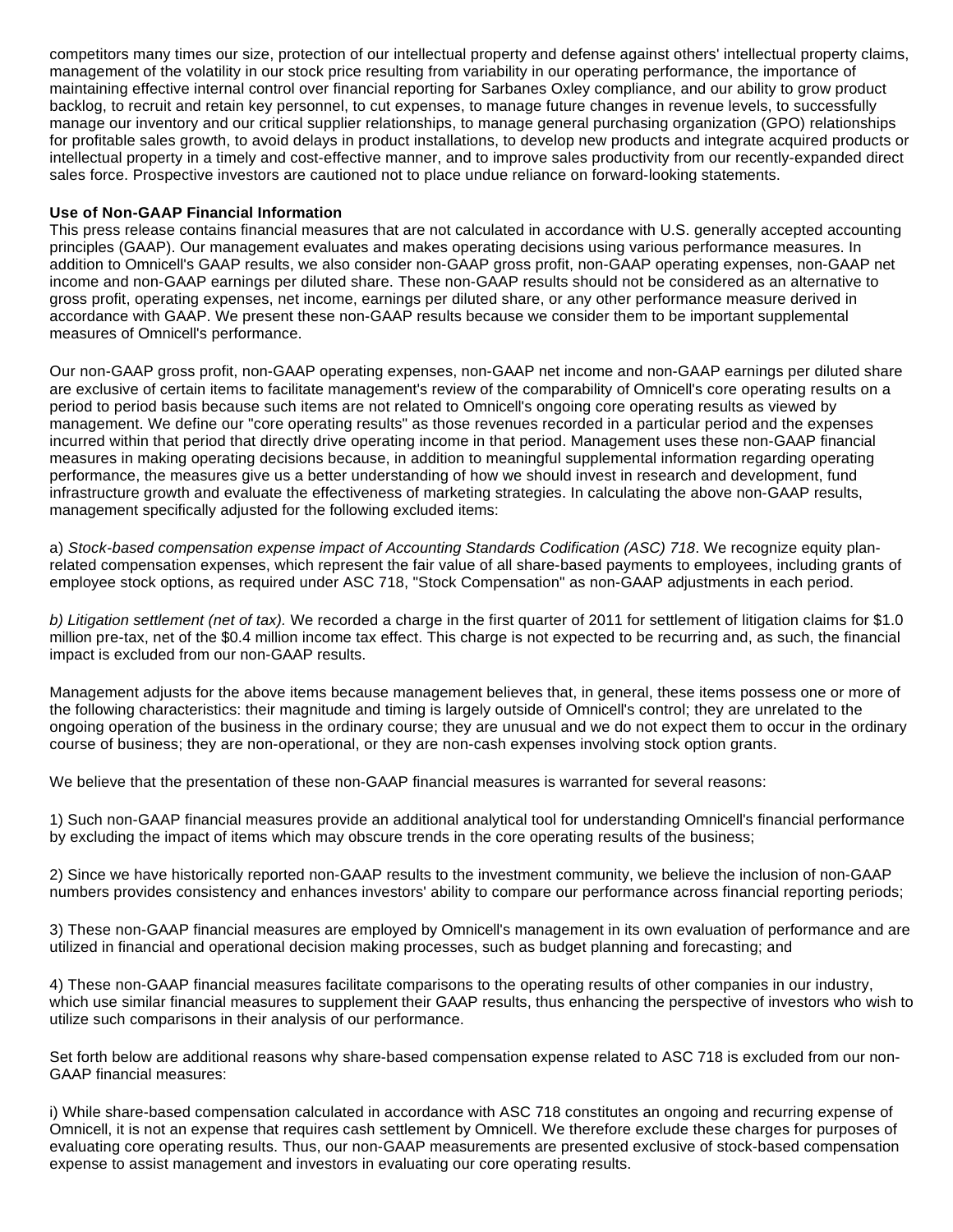ii) We present ASC 718 share-based payment compensation expense in our reconciliation of non-GAAP financial measures on a pre-tax basis because the exact tax differences related to the timing and deductibility of share-based compensation, under ASC 718, are dependent upon the trading price of Omnicell's common stock and the timing and exercise by employees of their stock options. As a result of these timing and market uncertainties the tax effect related to share-based compensation expense would be inconsistent in amount and frequency and is therefore excluded from our non-GAAP results.

As stated above, we present non-GAAP financial measures because we consider them to be important supplemental measures of performance. However, non-GAAP financial measures have limitations as an analytical tool and should not be considered in isolation or as a substitute for Omnicell's GAAP results. In the future, we expect to incur expenses similar to certain of the non-GAAP adjustments described above and expect to continue reporting non-GAAP financial measures excluding such items. Some of the limitations in relying on non-GAAP financial measures are:

- Omnicell's stock option and stock purchase plans are important components of incentive compensation arrangements and will be reflected as expenses in Omnicell's GAAP results for the foreseeable future under ASC 718.
- Other companies, including other companies in Omnicell's industry, may calculate non-GAAP financial measures differently than Omnicell, limiting their usefulness as a comparative measure.

Pursuant to the requirements of SEC Regulation G, a detailed reconciliation between Omnicell's non-GAAP and GAAP financial results is set forth in the financial tables at the end of this press release. Investors are advised to carefully review and consider this information strictly as a supplement to the GAAP results that are contained in this press release and in Omnicell's SEC filings.

#### **Omnicell, Inc. Condensed Consolidated Statements of Operations (in thousands, except per share data, unaudited)**

|                                          | <b>Three Months Ended</b> |                   |    |                      |    |                   |  |
|------------------------------------------|---------------------------|-------------------|----|----------------------|----|-------------------|--|
|                                          |                           | March 31,<br>2012 |    | December 31,<br>2011 |    | March 31,<br>2011 |  |
| Revenues:                                |                           |                   |    |                      |    |                   |  |
| Product                                  | \$                        | 48,524            | \$ | 47,281               | \$ | 42,575            |  |
| Services and other revenues              |                           | 15,619            |    | 15,650               |    | 14,585            |  |
| <b>Total revenue</b>                     |                           | 64,143            |    | 62,931               |    | 57,160            |  |
| Cost of revenues:                        |                           |                   |    |                      |    |                   |  |
| Cost of product revenues                 |                           | 20,296            |    | 19,572               |    | 17,836            |  |
| Cost of services and other revenues      |                           | 8,098             |    | 7,480                |    | 7,674             |  |
| Total cost of revenues                   |                           | 28,394            |    | 27,052               |    | 25,510            |  |
| Gross profit                             |                           | 35,749            |    | 35,879               |    | 31,650            |  |
| Operating expenses:                      |                           |                   |    |                      |    |                   |  |
| Research and development                 |                           | 6,494             |    | 5,903                |    | 4,840             |  |
| Selling, general, and administrative     |                           | 25,620            |    | 23,807               |    | 25,781            |  |
| Total operating expenses                 |                           | 32,114            |    | 29,710               |    | 30,621            |  |
| Income from operations                   |                           | 3,635             |    | 6,169                |    | 1,029             |  |
| Other income and (expense), net          |                           | 96                |    | (67)                 |    | 54                |  |
| Income before provision for income taxes |                           | 3,731             |    | 6,102                |    | 1,083             |  |
| Provision for income taxes               |                           | 1,380             |    | 1,964                |    | 413               |  |
| Net income                               | \$                        | 2,351             | \$ | 4,138                | \$ | 670               |  |
| Net income per share:                    |                           |                   |    |                      |    |                   |  |
| Basic                                    | \$                        | 0.07              | \$ | 0.13                 | \$ | 0.02              |  |
| <b>Diluted</b>                           | \$                        | 0.07              | \$ | 0.12                 | \$ | 0.02              |  |
| Weighted average shares outstanding:     |                           |                   |    |                      |    |                   |  |
| <b>Basic</b>                             |                           | 33,365            |    | 33,097               |    | 33,184            |  |
| <b>Diluted</b>                           |                           | 34.341            |    | 34,114               |    | 34,098            |  |

**Omnicell, Inc. Condensed Consolidated Balance Sheets (In thousands)**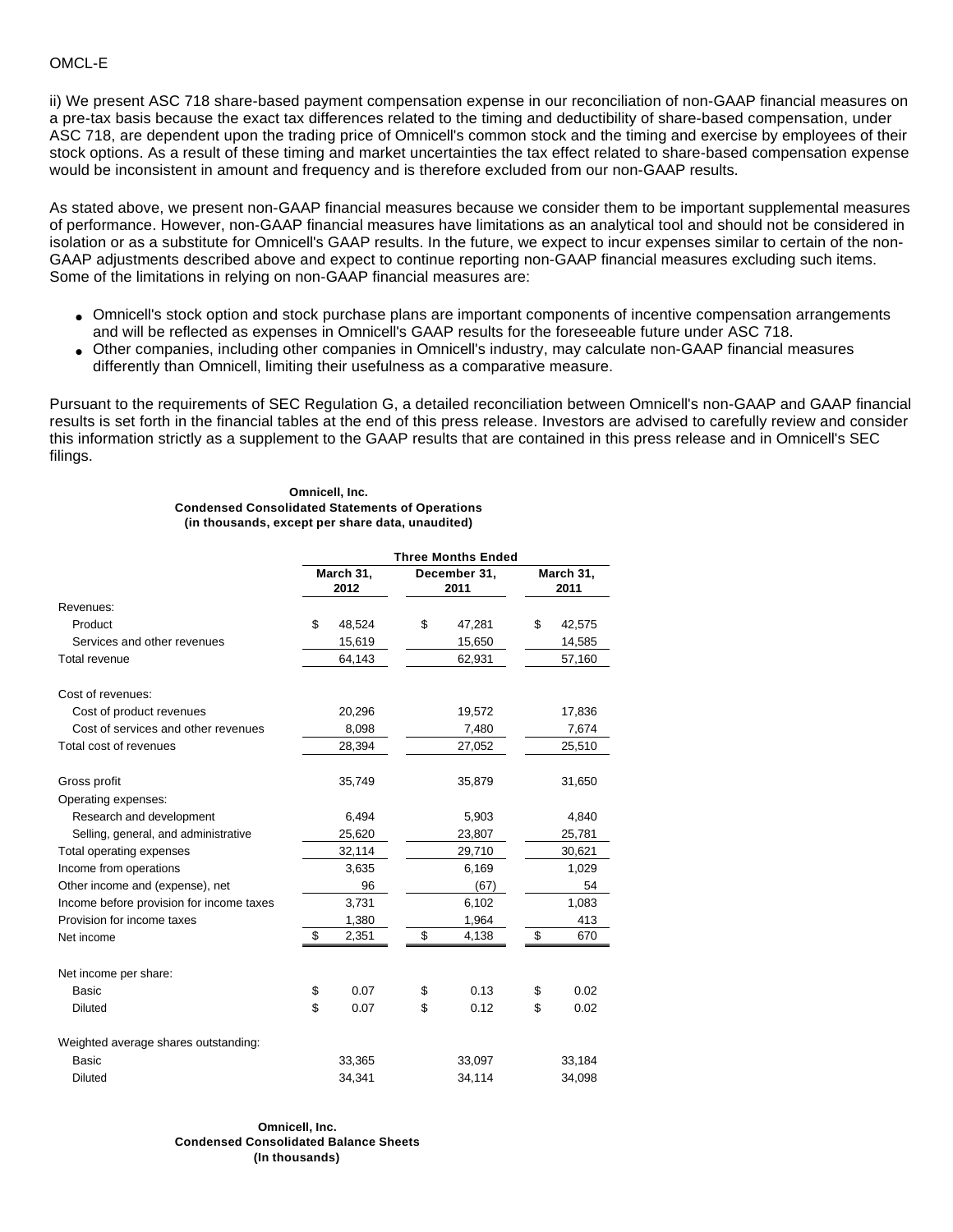|                                                                     | March 31,<br>2012 |             | December 31,<br>2011 |  |  |
|---------------------------------------------------------------------|-------------------|-------------|----------------------|--|--|
|                                                                     |                   | (unaudited) | (1)                  |  |  |
| <b>ASSETS</b>                                                       |                   |             |                      |  |  |
| Current assets:                                                     |                   |             |                      |  |  |
| Cash and cash equivalents                                           | \$                | 201,420     | \$<br>191,762        |  |  |
| Short-term investments                                              |                   | 8,117       | 8,107                |  |  |
| Accounts receivable, net                                            |                   | 38,973      | 38,661               |  |  |
| Inventories                                                         |                   | 16,993      | 18,107               |  |  |
| Prepaid expenses                                                    |                   | 9,904       | 10,495               |  |  |
| Deferred tax assets                                                 |                   | 10,352      | 10,352               |  |  |
| Other current assets                                                |                   | 6,046       | 6,107                |  |  |
| Total current assets                                                |                   | 291,805     | 283,591              |  |  |
| Property and equipment, net                                         |                   | 17,112      | 17,306               |  |  |
| Non-current net investment in sales-type leases                     |                   | 11,361      | 8,785                |  |  |
| Goodwill                                                            |                   | 28,543      | 28,543               |  |  |
| Other intangible assets                                             |                   | 4,157       | 4,231                |  |  |
| Non-current deferred tax assets                                     |                   | 11,801      | 11,677               |  |  |
| Other assets                                                        |                   | 9,149       | 9,716                |  |  |
| <b>Total assets</b>                                                 | \$                | 373,928     | \$<br>363,849        |  |  |
| <b>LIABILITIES AND STOCKHOLDERS' EQUITY</b><br>Current liabilities: |                   |             |                      |  |  |
| Accounts payable                                                    | \$                | 10,610      | \$<br>11,000         |  |  |
| Accrued compensation                                                |                   | 7,727       | 7,328                |  |  |
| <b>Accrued liabilities</b>                                          |                   | 8,253       | 8,901                |  |  |
| Deferred service revenue                                            |                   | 19,835      | 19,191               |  |  |
| Deferred gross profit                                               |                   | 15,877      | 14,210               |  |  |
| <b>Total current liabilities</b>                                    |                   | 62,302      | 60,630               |  |  |
| Long-term deferred service revenue                                  |                   | 19,003      | 18,966               |  |  |
| Other long-term liabilities                                         |                   | 1,733       | 1,339                |  |  |
| <b>Total liabilities</b>                                            |                   | 83,038      | 80,935               |  |  |
| Stockholders' equity:                                               |                   |             |                      |  |  |
| Total stockholders' equity                                          |                   | 290,890     | 282,914              |  |  |
| Total liabilities and stockholders' equity                          | \$                | 373,928     | \$<br>363,849        |  |  |

(1) Information derived from our December 31, 2011 audited consolidated financial statements, with reclassification between Accounts receivable and Accrued liabilities to be consistent with current period presentation.

#### **Omnicell, Inc. Reconciliation of GAAP to Non-GAAP (In thousands, except per share data, unaudited)**

|                                       | Three months ended |            |    |                                          |                   |            |    |                                          |    |            |     |                                                |
|---------------------------------------|--------------------|------------|----|------------------------------------------|-------------------|------------|----|------------------------------------------|----|------------|-----|------------------------------------------------|
|                                       | March 31, 2012     |            |    |                                          | December 31, 2011 |            |    | March 31, 2011                           |    |            |     |                                                |
|                                       |                    | Net income |    | <b>Earnings</b><br>per share-<br>diluted |                   | Net income |    | <b>Earnings</b><br>per share-<br>diluted |    | Net income |     | <b>Earnings</b><br>(loss) per<br>share-diluted |
| <b>GAAP</b>                           | \$                 | 2,351      | \$ | 0.07                                     | \$                | 4,138      | \$ | 0.12                                     | \$ | 670        | \$  | 0.02                                           |
| Non-GAAP Adjustments:                 |                    |            |    |                                          |                   |            |    |                                          |    |            |     |                                                |
| ASC 718 adjustment (a)                |                    |            |    |                                          |                   |            |    |                                          |    |            |     |                                                |
| Gross Margin                          |                    | 268        |    |                                          |                   | 290        |    |                                          |    | 367        |     |                                                |
| <b>Operating Expenses</b>             |                    | 1,939      |    |                                          |                   | 1,955      |    |                                          |    | 2,025      |     |                                                |
| Litigation settlement, net of tax (b) |                    |            |    |                                          |                   |            |    |                                          |    | 620        |     |                                                |
| Total after-tax adjustments           |                    | 2,207      |    | 0.06                                     |                   | 2,245      |    | 0.07                                     |    | 3,012      |     | 0.09                                           |
| <b>Non-GAAP</b>                       |                    | 4,558      | \$ | 0.13                                     |                   | 6,383      | \$ | 0.19                                     |    | 3,682      | \$. | 0.11                                           |

(a) This adjustment reflects the accounting impact of non-cash stock-based compensation expense related to the impact of ASC 718 for the periods shown.

(b) This adjustment is for the accrual of a \$1.0 million pre-tax settlement in operating expenses, net of tax effect of \$0.4 million.